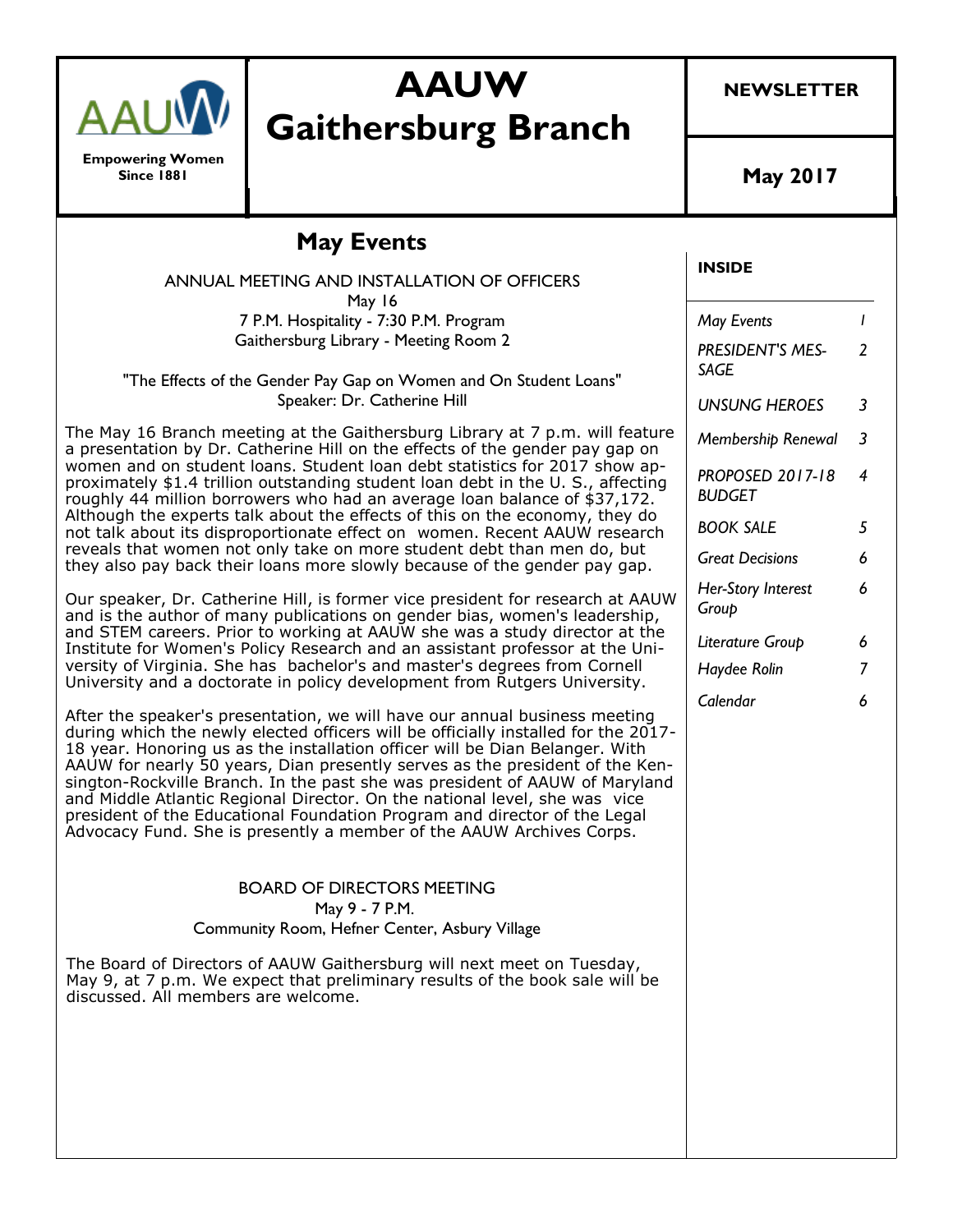## **PRESIDENT'S MESSAGE**

#### *- Heather Reichardt*

Spring has sprung! I am grateful for the warmer days, the bright green grass and the blooming flowers. But what I'm really grateful for is the incredible amount of hard work and dedication that our members and friends have put into this year's book sale. While many of us were caught up in the crush of long hours right before and during the sale, many of you worked diligently over the last twelve months to make this year's sale another huge success.

This success is known across the state and now at the national level, too. I attended the AAUW of Maryland state convention last month in Easton, celebrating the state's 75th anniversary. Helping to celebrate was the national board chair, Patricia Fae Ho. Each branch had the opportunity to brag about (I mean "discuss") our accomplishments. I may have taken the most time describing how farreaching our book sale's impact is in the community. I do think Patricia was impressed!

I will get more opportunity to interact with state officers, since I have been elected co-secretary for the next two years. Being secretary certainly forces you to pay attention to everything that is said during meetings! I will do my best to faithfully represent the Gaithersburg Branch during my term.

Another wonderful part of the state convention was the celebratory dinner held at a yacht club in St. Michaels the evening before the



state meeting. There were about 15 former state presidents attending, including our own former Branch presidents Marilyn Leist and Edie Allison. Marilyn seems to be doing very well in Colorado. It was great to see her back on this side of the country. Our interbranch partners were also well represented. Janet Crampton, Pat Stocker and Dian Belanger, former state and former or current branch presidents, said a few words about their time in office.

And speaking of presidents, I am humbled once again by your electing me to continue as Branch president for the coming year. The best part of this position is working with the wonderfully competent and knowledgeable team that supports me. Together, our Branch makes progress toward fulfilling AAUW's mission of advancing equity for women and girls. For this I am truly grateful.



*Edie Allison, Marilyn Leist , and Heather Reichardt at the April Maryland state convention in Easton.* 



*Dr. Mary Beth Saffo,1981-82 AAUW Sarah Berliner Fellowship winner, lectured on "Living In a Fractious World: What Nature Can Teach Us" at the April Branch meeting at Montgomery College's Biosciences Education Building in Germantown. She impressed upon us that the sea squirt is a three-in-one creature--an odd biology of associations as much as are humans.*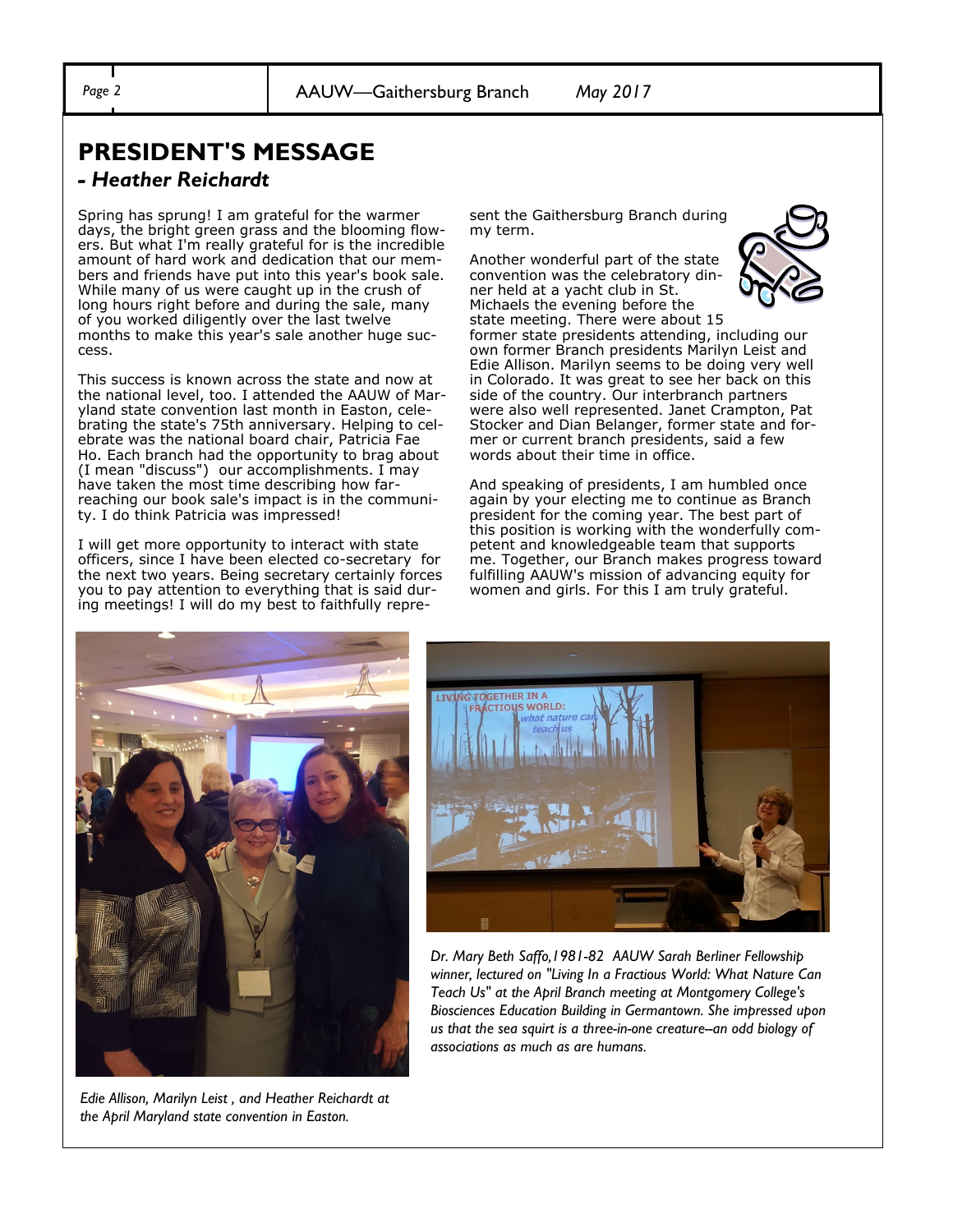## **UNSUNG HEROES**

#### **-** *Mary Wykes, Past President*

Unsung heroes—that's what I would call our team who tirelessly and professionally works to provide us with our monthly Branch newsletter from September through June, keeping us informed of the Branch's many events and activities.

Did you know that Dorothy Camara and Qing Jiang have worked together for 12 years as a team, Dorothy as newsletter coordinator and Qing as editor? Dorothy keeps track of what needs to go into the newsletter, edits the copy she receives, and adds additional copy as needed. Qing formats the material, adding delightful graphics. Liz Hessel and Maria Roberts, and sometimes others, send in timely photographs. The first proofreading is done by Dorothy and Heather Reichardt. Qing then sends a final proof to Dorothy, and if everything is okay the newsletter goes to the printer. For many years Carolyn Iverson picked up the finished copy and sent it out. After Carolyn's death, Jane Carroll succeeded her in that job, and this coming year Barbara Garrard will do it. After picking up the newsletter from the printer, she will deposit copies in

the AMV intercampus mail for the many members living at Asbury, add labels for those not receiving internet copies, and take those copies to the post office. Louise Chatlynne forwards the copy to those of us receiving it via e-mail. As news-



letter coordinator, Dorothy keeps all the pieces together. So you can see, it is a real team effort and a lot goes on behind the scenes before you get the news of the coming month's events.

Don't forget to thank the team for the work they do that many of us probably take for granted but which is so important to the success of our Branch. And do remember to get your newsletter items in before the last minute so the job won't be quite so hectic for Dorothy. (I just learned that she joined the exclusive club this April of which several of us are members--the 90-year club. Congratulations, Dorothy!)

Dear Members: Your AAUW membership expires on June 30. Please renew now by using this form or by renewing online at **aauw.org**.

#### MEMBERSHIP RENEWAL 2017-18

| College/University Attended and Degrees Earned ________________                                                                                  |  |  |  |  |  |  |  |
|--------------------------------------------------------------------------------------------------------------------------------------------------|--|--|--|--|--|--|--|
| Type of Membership:<br>• Member \$77<br>• Life Member \$28<br>• Dual Member \$18<br>• Honorary Member \$0                                        |  |  |  |  |  |  |  |
| (\$46 of the national AAUW portion of the dues is tax deductible.)                                                                               |  |  |  |  |  |  |  |
| Make your check payable to AAUW Gaithersburg and send to: Barbara Garrard, Vice<br>President for Membership, 4 Sykes St., Gaithersburg MD 20877. |  |  |  |  |  |  |  |
| Do you wish to receive the newsletter by email only (i.e., no hard copy)?<br>Yes No                                                              |  |  |  |  |  |  |  |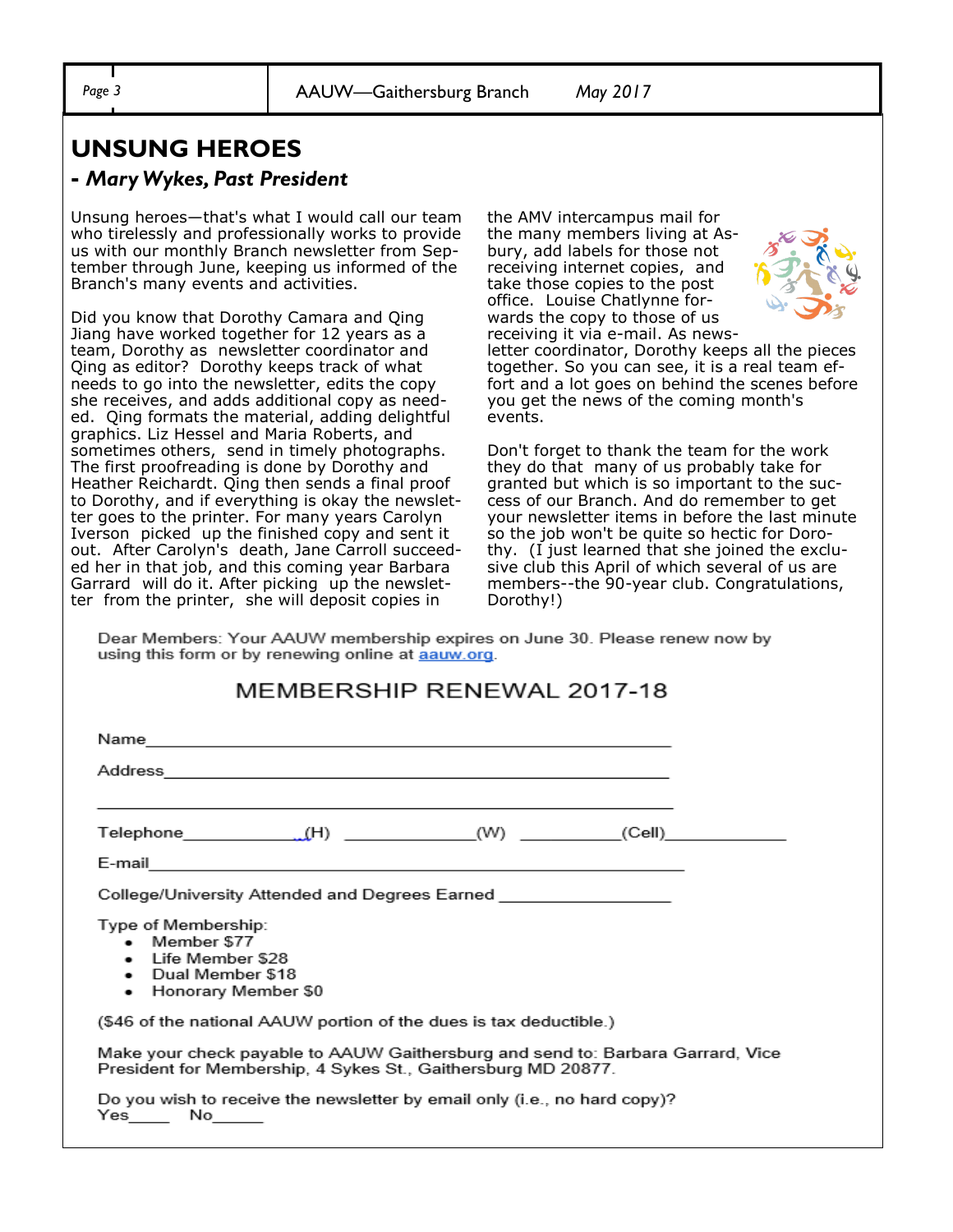| v<br>ο |  |
|--------|--|
|        |  |

Page 4 **AAUW—Gaithersburg Branch** *May 2017* 

ing.

ed the budget and will present it for approval by the membership at the May 16 Branch meet-

### **PROPOSED 2017-18 BUDGET**

Treasurer Terry Medlar presented the following proposed budget for 2017-18 to the Board of Directors at their April meeting. The Board accept-

AAUW Gaithersburg Operational Account Proposed 2017 - 2018 Budget

|                                  | Your Membership Dues of \$77 |                   |                 | ş                   | 49              | National AAUW                               |                                               |
|----------------------------------|------------------------------|-------------------|-----------------|---------------------|-----------------|---------------------------------------------|-----------------------------------------------|
|                                  |                              |                   |                 |                     | \$              | 10                                          | Maryland AAUW                                 |
|                                  |                              |                   |                 |                     | \$              | 18                                          | Gaithersburg AAUW                             |
| Item                             | 2017 Budget                  |                   |                 | Actuals 2018 Budget |                 |                                             |                                               |
| <b>INCOME</b>                    |                              |                   | as of 4/1/17    |                     |                 |                                             |                                               |
|                                  |                              |                   |                 |                     |                 | \$900 Based on 50 members                   |                                               |
| Membership Income<br>Donations   | \$<br>Ś                      | 1,170.00<br>70.00 | \$882<br>\$0.00 | \$70                |                 |                                             |                                               |
|                                  |                              | \$0.00            | \$0.00          | \$0                 |                 |                                             |                                               |
| Member Directory Ads             |                              |                   |                 |                     |                 |                                             |                                               |
| Unspent in 2017                  |                              |                   |                 | \$70                |                 |                                             |                                               |
| TOTAL INCOME \$ 1,240.00         |                              |                   | \$882           | \$1,042             |                 |                                             |                                               |
| <b>EXPENSES</b>                  |                              |                   |                 |                     |                 |                                             |                                               |
| Newsletter                       | \$                           | 300.00            | \$276           | \$200               |                 |                                             | Printing (\$20) and postage for 9 Newsletters |
| Meeting Rent                     | \$                           | 360.00            | \$240           | \$240               |                 |                                             | Montgomery County Library at \$60 x4 meetings |
| Insurance                        | \$                           | 236.00            | \$385           | \$252               |                 |                                             | Liability for Branch + 1/3 of Dishonesty Ins. |
| Interbranch Dues                 | \$                           | 33.00             | \$0             | \$0                 |                 | Asked for less money this year.             |                                               |
| Hospitality                      | Ś                            | 100.00            | \$0             | \$50                |                 |                                             |                                               |
| Bank Fee                         |                              | \$0.00            | \$0             |                     | \$0 Check order |                                             |                                               |
| Member Directory                 | \$                           | 100.00            | \$0             |                     |                 | \$100 Estimated cost for Directory printing |                                               |
| <b>AAUW Promotional Material</b> |                              | \$0.00            | \$0             |                     |                 |                                             |                                               |
| Donations                        |                              | \$0.00            | \$0             |                     |                 |                                             |                                               |
| Programs                         | \$                           | 100.00            | \$173           | \$200               |                 |                                             |                                               |
| <b>TOTAL EXPENSES</b>            | \$                           | 1,196.00          | \$1,074         | \$1,042             |                 |                                             |                                               |

Membership \$1031 Special Projects \$10,405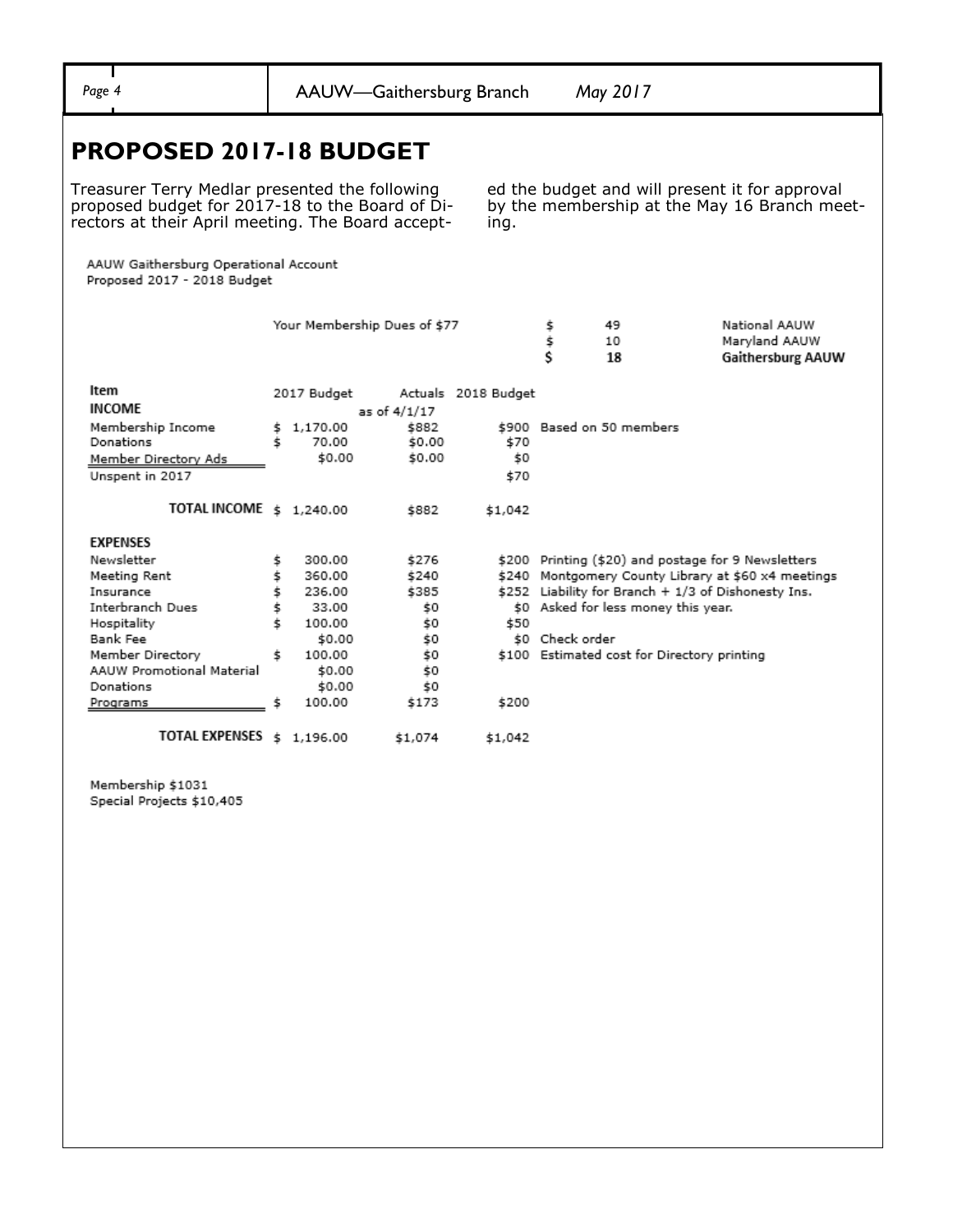#### **BOOK SALE!**  *- Liz Hessel, Chair of Book Sales*

We have concluded another great book sale with the help of many. In our book sales, we raise significant funds for scholarships and make many books available to the community. A truly community event, the book sale benefits go far beyond the funds raised and the books distributed to needy families.

Our success is due to many. Maria Roberts, Carol Plummer, Jean and Dave Kosow, Terry Medlar, Heather Reichardt and Barbara Garrard helped with publicity and advertising. Mary Wykes, Patsy Marks and Louise Chatlynne recruited members to work at the sale. Barbara Garrard served as assistant treasurer, diligently counting money and making bank deposits. Marybeth Morsink made arrangements with Asbury. Anna Fraker, Fred and Jim Harris, Paul Baumgarten, and Sandra and John Finnerty moved books between houses and Asbury or made numerous trips to Wonder Book with excess books. Barbara Brooks handled the Special Books Department, Sandra Finnerty oversaw much of the Children's Department. Heather Reichardt designed the partners recognition poster. Carol Plummer and Barbara Garrard developed a membership recruiting poster.

Significant energy was expended also throughout the year. Jean and Dave Kosow picked up loads of books donated by Asbury residents and moved them to Cathy Manning's garage where she sorted them prior to their going to year-round storage. In parallel, Barbara Brooks, Elizabeth

Schwartz, Carol Plummer, Liz Hessel, Anna Fraker, Jane Carroll, Cathy Manning, and Edie Allison collected and sorted books at the transfer station. During the year,



Cathy Manning (Fiction, Literature, and Children's), Jane Carroll (Foreign Language), and Judy Sholes (CDs and DVDs) sorted into subcategories. Milla Garber collected Russian books. Barbara Brooks and Liz Hessel priced Special Books. Many members sorted books on the four occasions during the year.

Other partners were essential. Asbury Village provided space and other support, including the hanging of two large banners. Security Public Storage provided storage space. The Montgomery County Department of Environmental Protection provided numerous recycled books. Moyers and Sons Moving and Storage gave us a discount on their services. The Montgomery County Volunteer Center provided a way to recruit student volunteers. Wonder Book and Video picked up the unsold books.

To Branch members, we welcome ideas on how to improve. If you have an idea on how to do something different, please share it with Liz Hessel.

Thanks to all who contributed in so many ways!

### **A PARTICULAR CONVERSATION WHILE WE WERE SORTING BOOKS (Rephrased for Simplicity)**

"Why are the book categories arranged alphabetically from right to left, instead of from left to right the way they should be?"

"I don't know. That's the way they've been doing it."

"Shall we petition them to arrange them correctly from left to right?"

"Oh, no! You can't change it! That's the way it's always been done!"

"I think it's a tradition now!"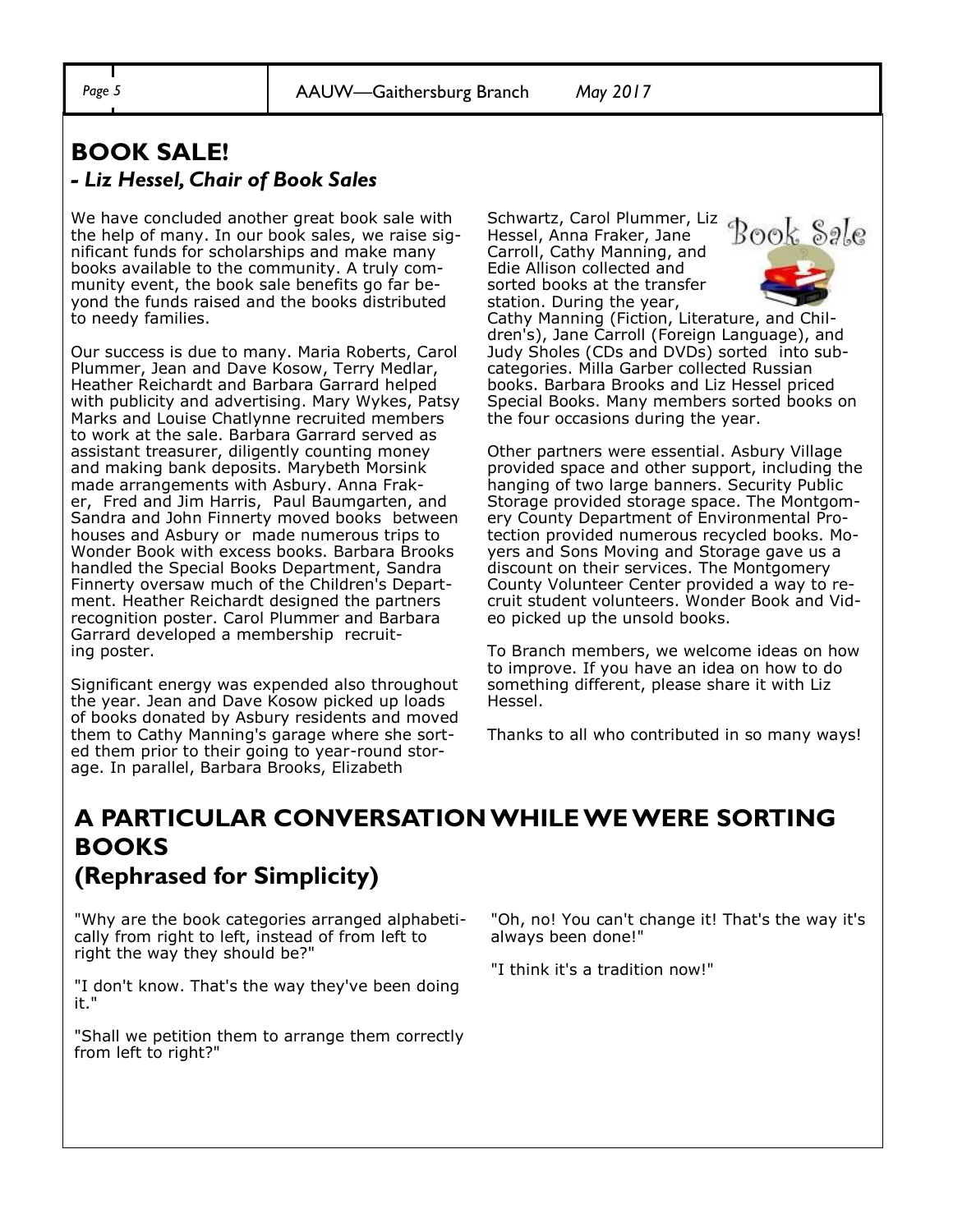Page 6 **AAUW—Gaithersburg Branch** *May 2017* 

#### **GREAT DECISIONS**  *- Mary Wykes, Coordinator*



The Great Decisions foreign policy discussion interest group will meet at 2:30 p.m. on May 24 at the home of Judy Sholes.

Judy will lead our discussion on "Saudi Arabia in Transition" by Lawrence G. Potter, director of research and publications for Gulf/2000, a major research and documentation project in the Persian Gulf states based at Columbia University where he also teaches. Since Judy has recently traveled to Saudi Arabia on a work

assignment, she will bring an interesting first-hand view of the topic.

New members are always welcome. Light refreshments will be served. If anyone needs a ride, please contact Mary Wykes, coordinator.

# **LITERATURE GROUP**

#### *- Mary Wykes, for Coordinator Jean Young*



The Literature Group will meet on May 27 at 10 a.m. at the home of Mary Eaton. Mary will lead the discussion of the book "Sisters in Law" by Linda

Hirshman, a professor at the Yale School of Law. According to one reviewer, this is the story of how Sandra Day O'Connor and Ruth Bader Ginsburg went to the Supreme Court

## **HER-STORY INTEREST GROUP**

#### **-** *Anita Taylor, Coordinator*

The May meeting of the HerStory group (2:30 p.m., May 3, the Park View Building Clubroom, Asbury) is open to all members of AAUW. Please join us if you can.

In May, we probably will be finishing our discussion of U. S. first ladies as we close with a slightly out-of-order discussion of Bess Truman. Even we who remember the Truman years are likely to learn much about her than we had previously known. Yes, we knew she was especially pleased to go back to Independence, Missouri, after the presidency, but she did much more in her Washington years than we ever knew.

We also will need to decide where we go from here. One suggestion is to look at the lives of women currently in powerful roles, such as Janet

and changed the world.

served .

New members are always welcome. Light refreshments will be

Yellen, Condoleezza Rice, Nancy Pelosi, Madeleine Albright, Hillary Clinton, Margaret Spellings, and Janet Reno. Come and help us decide.

Call Anita Taylor with suggestions or for directions. See you on the 3rd.





AAUW Gaithersburg Branch http://gaithersburgmd.aauw.net

*President Heather Reichardt*

*Co-Vice Presidents for Program Carolyn Fisher caroljf@att.net Marilyn O'Connell*

*Vice President for Membership Barbara Garrard*

*Treasurer Terry Medlar*

*Recording Secretary Marybeth Morsink*

*Corresponding Secretary Jane Carroll*

*Newsletter Editor Qing Jiang*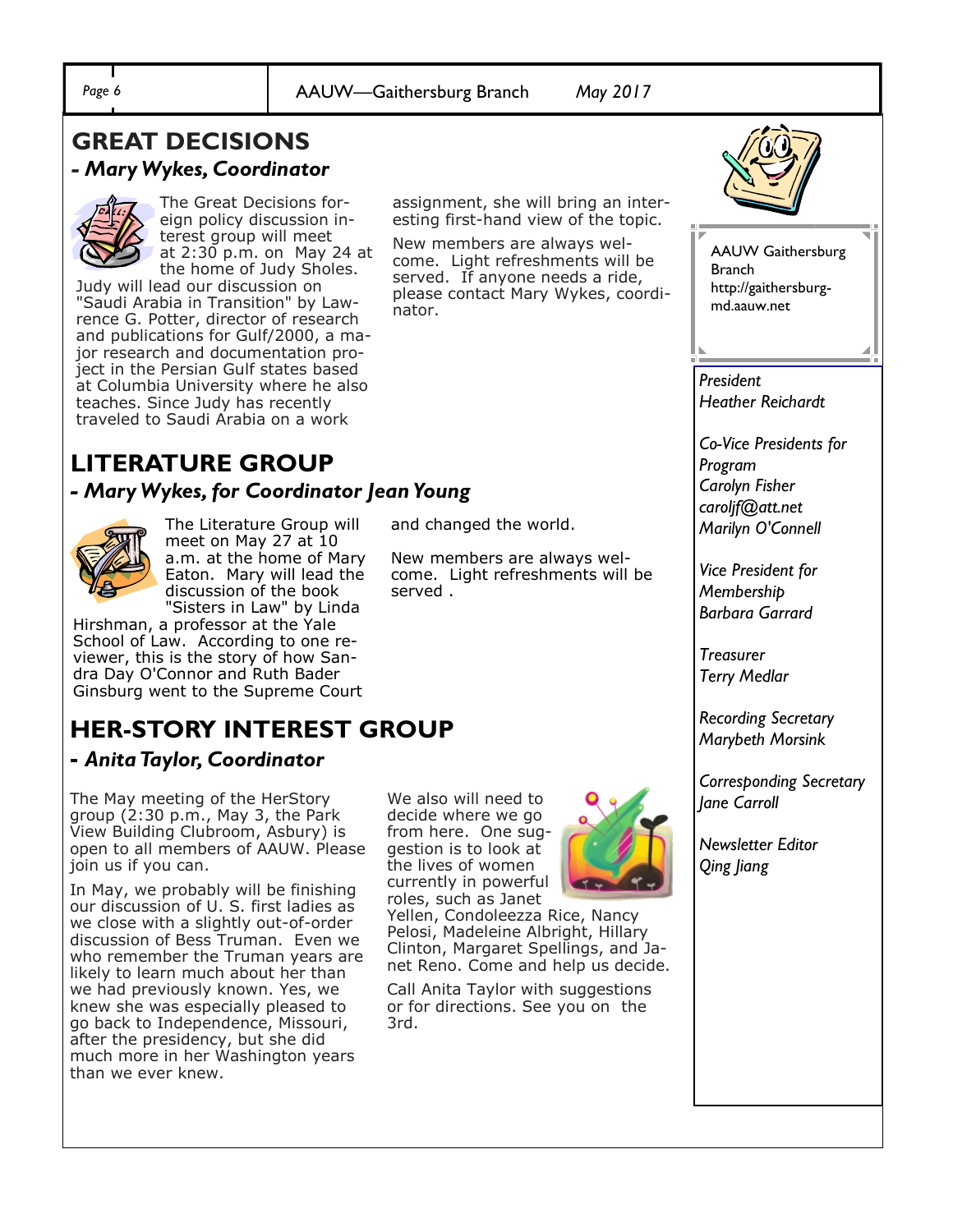#### **HAYDEE ROLIN, OUR FRIEND AND AAUW MEMBER, 1922-2017**

Haydee Rolin passed away on January 1, 2017, at her home in West Orange, New Jersey, from complications due to kidney disease. She passed peacefully, surrounded by her family.

Haydee was a native of Panama. She received a bachelor's degree from the University of Panama and taught elementary education. She came to the United States in 1949 to study at the University of California at Berkeley and earned a master's degree in economics. Haydee married Etienne Rolin, raising a son and daughter and several German shepherds in the bucolic hills of Marin County. She lived a long and luscious life, embracing her adopted country, thriving with her new European family, while living the American dream.

Haydee moved to Gaithersburg, spending many years here before moving to West Orange, New Jersey, to be near her daughter. Haydee was an active member in AAUW for fifty years, first in the Marin County (California) Branch and then, for 40 years, in the Gaithersburg Branch. She was in charge of cultural events for our Branch and planned a trip to the Women's Art Museum in Washington, D.C., to see the Frieda Kahlo exhibit. She raised money for the Legal Advocacy Fund (LAF) by organizing a bus trip to the Winterthur Museum in Delaware. She helped organize a program for Hispanic mothers and daughters, "A Walk in Two Worlds," to help them adjust in this country. She raised funds from local businesses for the Branch directory. She was a member of the gourmet group. She was the 1997-98 AAUW Funds Nominee, honoring her contributions to the Branch.

Haydee embraced diversity, opening her home to people of all cultures and backgrounds. She thirsted for knowledge, learned French and Italian, valued education and advancement of women well before it became a social movement. She always loved meeting new people, reaching across the void to forge new friendships, discussion and the fostering of personal and spiritual growth in herself and others.

Haydee was well traveled, well read, well loved, and well opinionated. She was a proud member of her church, a realtor in Marin County, a Spanish and French tutor throughout her life. She sought to keep her life meaningful by using her talents and sharp intellect in everything she touched until her final days.

Her persona was grand and elegant and she left a lasting impression wherever she went. She was an integral part of the Batson family life, present for every single holiday, birthday, many vacations, and family dinners. She shared her wisdom and insights generously with her grandchildren; having lived a life spanning so many advances in communication, culture and technology she was remarkably open and adaptable. Haydee was a remarkable giver, teacher, mother, and friend to many during her long life.

Haydee is survived by a son, Etienne Rolin of Bordeaux, France; a daughter, Annette Batson (Anthony) of Montclair, New Jersey; six grandchildren and two great-grandchildren: Alex, Nick, and Genna Batson of Montclair, New Jersey; Dominique Rolin of Brisbane, Australia, and her daughter Erin, 5; Marianne Rolin of Brussels, Belgium, and her son Hugo, 6 months; and Vincent Rolin of Louvain, Belgium. She has a surviving sister, Virginia Barrera Velasquez, of Panama City.

(This obituary was taken mainly from one written by Haydee's daughter, Annette Batson.)